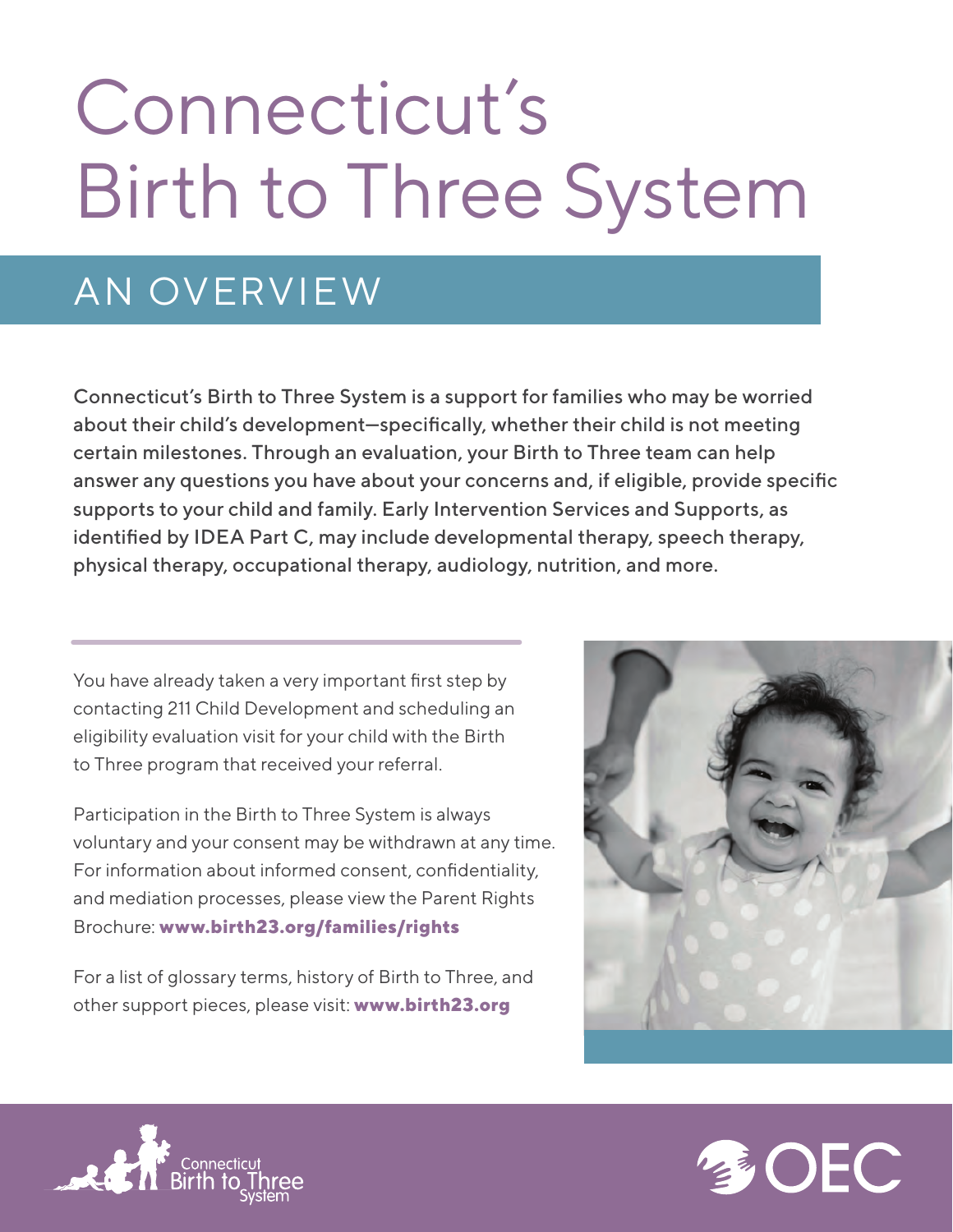# What To Expect At Your Evaluation

## EVALUATION VISIT OVERVIEW

- The evaluation visit usually takes place in your home if that is where you and your child feel most comfortable, or another community setting of your choice.
- You can choose a day and time that is convenient for you and your family. Think of the best time of day for you and your child when your child is awake and alert.
- At least one parent must be present for the evaluation, but we welcome multiple caregivers to participate.
- $\bullet$  Two evaluators from two different disciplines will evaluate your child to determine if there is a significant developmental delay.
- Your Birth to Three team will walk you through the evaluation, step by step. They will engage with and observe your child; ask you questions about your child's history and any concerns you may have; and help you fill out any paperwork.



#### **BEFORE THE EVALUATION**

Take some time beforehand to think about:

- your child's prenatal history;
- **v** your child's birth;
- **•** your child's health and developmental history;
- **•** any significant changes in your life or your child's life that may lead to behavior changes;
- when you were first concerned that something might not be quite right;
- and your concerns now.



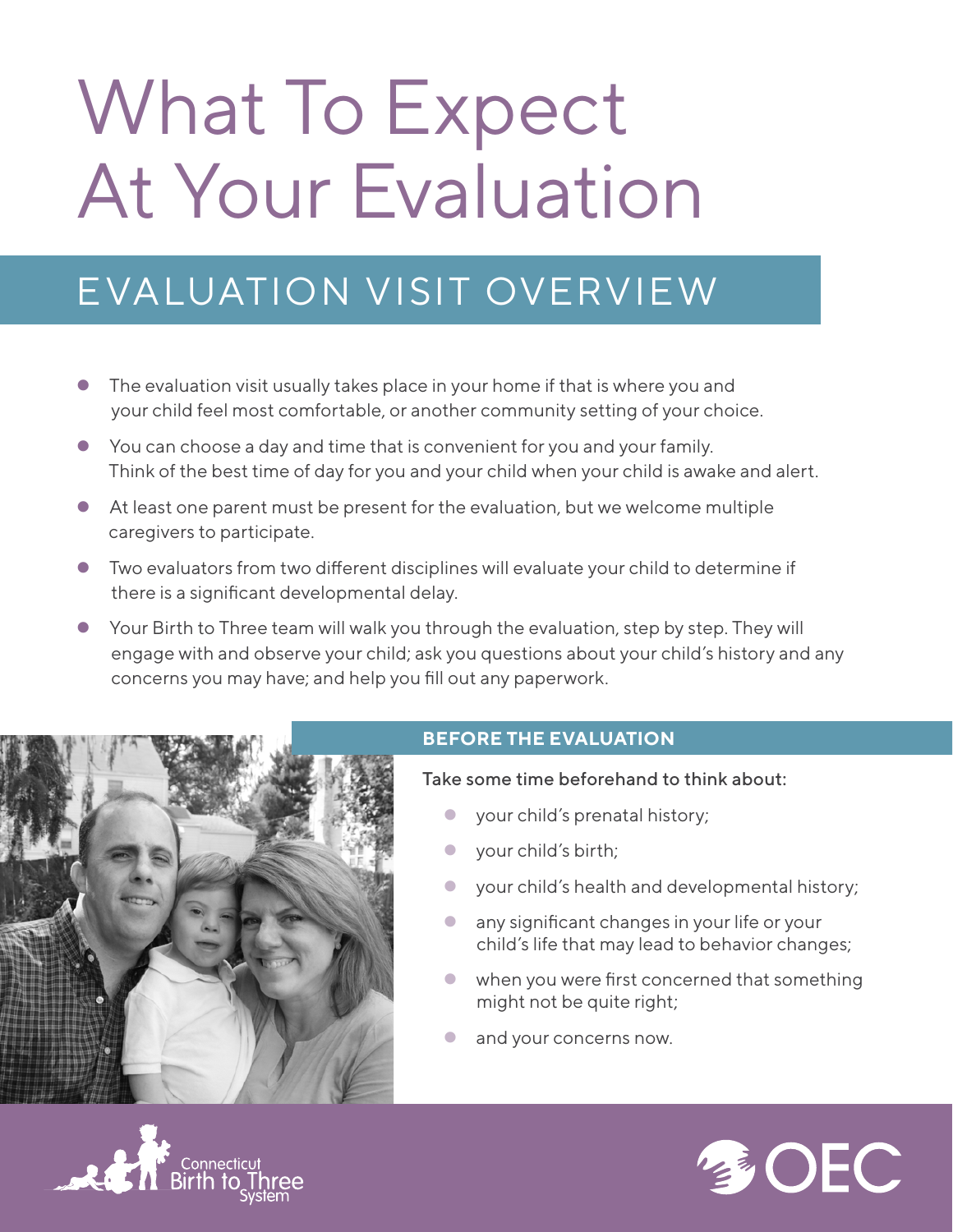# What To Expect At Your Evaluation

## DURING THE EVALUATION

#### Parent Participation

#### **You are an important part of the evaluation team!**

- Help your child feel comfortable during the evaluation visit.
- Help with activities that explore your child's abilities.

#### The Birth to Three evaluation team will assess five areas of your child's development:

- **•** physical development, such as vision, hearing, movement, and health;
- communication development, such as pointing, understanding your words, and expressing thoughts;
- adaptive or self-help development, such as feeding and dressing;
- cognitive development, such as thinking, learning, and reasoning; and
- social-emotional development, such as getting along with others, expressing feelings, and developing relationships.
- Tell the team whether or not what they are seeing is typical for your child.
- **Provide truthful and accurate responses to questions about your child's development.**
- Help the team see your child's unique strengths and needs.
- $\bullet$  Ask questions and offer your opinions about how your child's evaluation is going.

#### **AFTER THE EVALUATION**

After the evaluation, the team will review the results of completed standardized testing; the information you provide about your child's history and development; and any reports received from medical providers to arrive at an eligibility decision.

Participation in the Birth to Three System is always voluntary and your consent may be withdrawn at any time. For information about informed consent, confidentiality, and mediation processes, please view the Parent Rights Brochure: **www.birth23.org/families/rights**



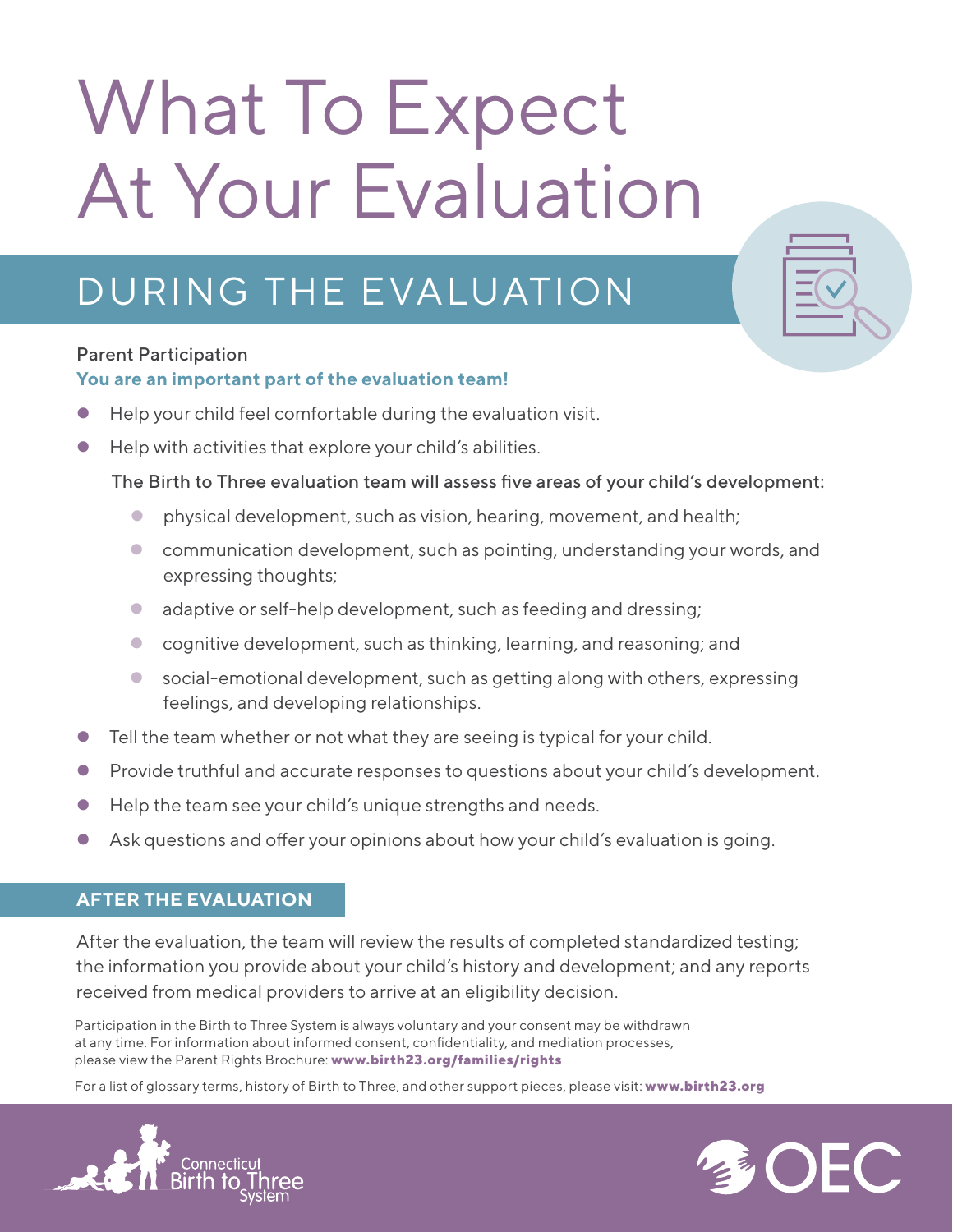# **Eligibility**

## **OVERVIEW**



#### There are **two** ways to be found eligible:

- your child has a confirmed medical condition that is expected to lead to a developmental delay and therefore is automatically eligible; or
- $\bullet$  eligibility evaluation completed by staff from two different professions (e.g., speech therapy and physical therapy) showing significant delay (2 standard deviations below the mean) in one area of development or moderate delay (1.5 standard deviations below the mean) in two areas of development.

The evaluation report will be reviewed with you in your native language, and is not final until you have had a chance to read it and make sure that it is correct.

#### **NOT ELIGIBLE**

If your child is not deemed eligible for Birth to Three, there are other resources for you:

- Help Me Grow connects children who are at risk to supports and services. **cdi.211ct.org/program/help-me-grow**
- Sparkler is a mobile app that helps you better understand your child's development with the Ages & Stages Questionnaires $\circledR$  (ASQ); off-screen activities to play together; progress reports; and tips and answers from experts at 211 Child Development or your school/provider. **www.playsparkler.org/ct** Use Code: **CTFam**

You may also request another referral at least one month after evaluation.

If you disagree with the results of the Birth to Three eligibility evaluation and this cannot be resolved by talking with the program, there are other ways of resolving disputes:

- File a written complaint.
- Request mediation.

Participation in the Birth to Three System is always voluntary and your consent may be withdrawn at any time. For information about informed consent, confidentiality, and mediation processes, please view the Parent Rights Brochure: **www.birth23.org/families/rights**